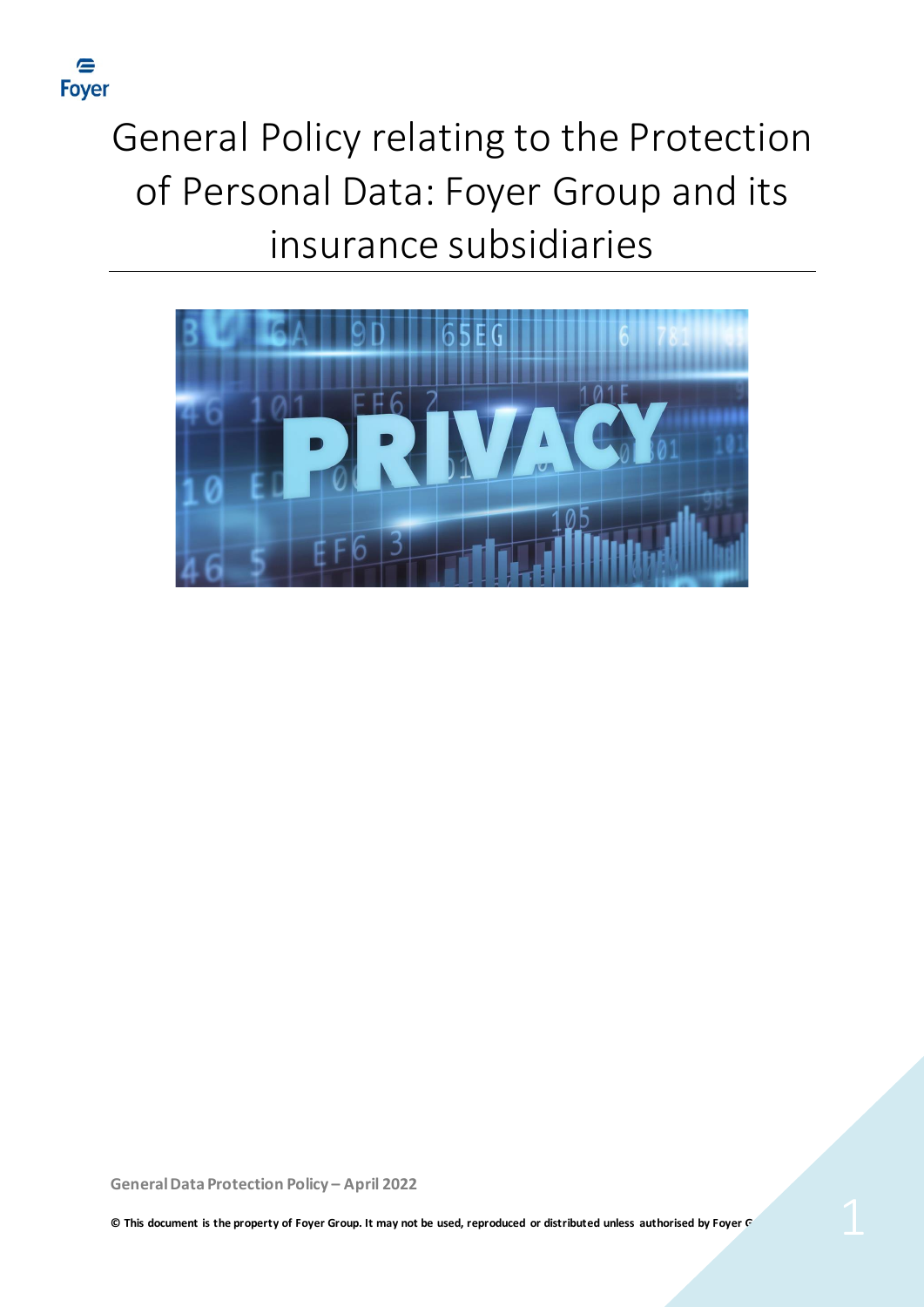

# Table of contents

| 8. TERMS AND CONDITIONS FOR PROCESSING AND STORAGE OF PERSONAL DATA5 |  |
|----------------------------------------------------------------------|--|
|                                                                      |  |
|                                                                      |  |
|                                                                      |  |
|                                                                      |  |
|                                                                      |  |
|                                                                      |  |
|                                                                      |  |
|                                                                      |  |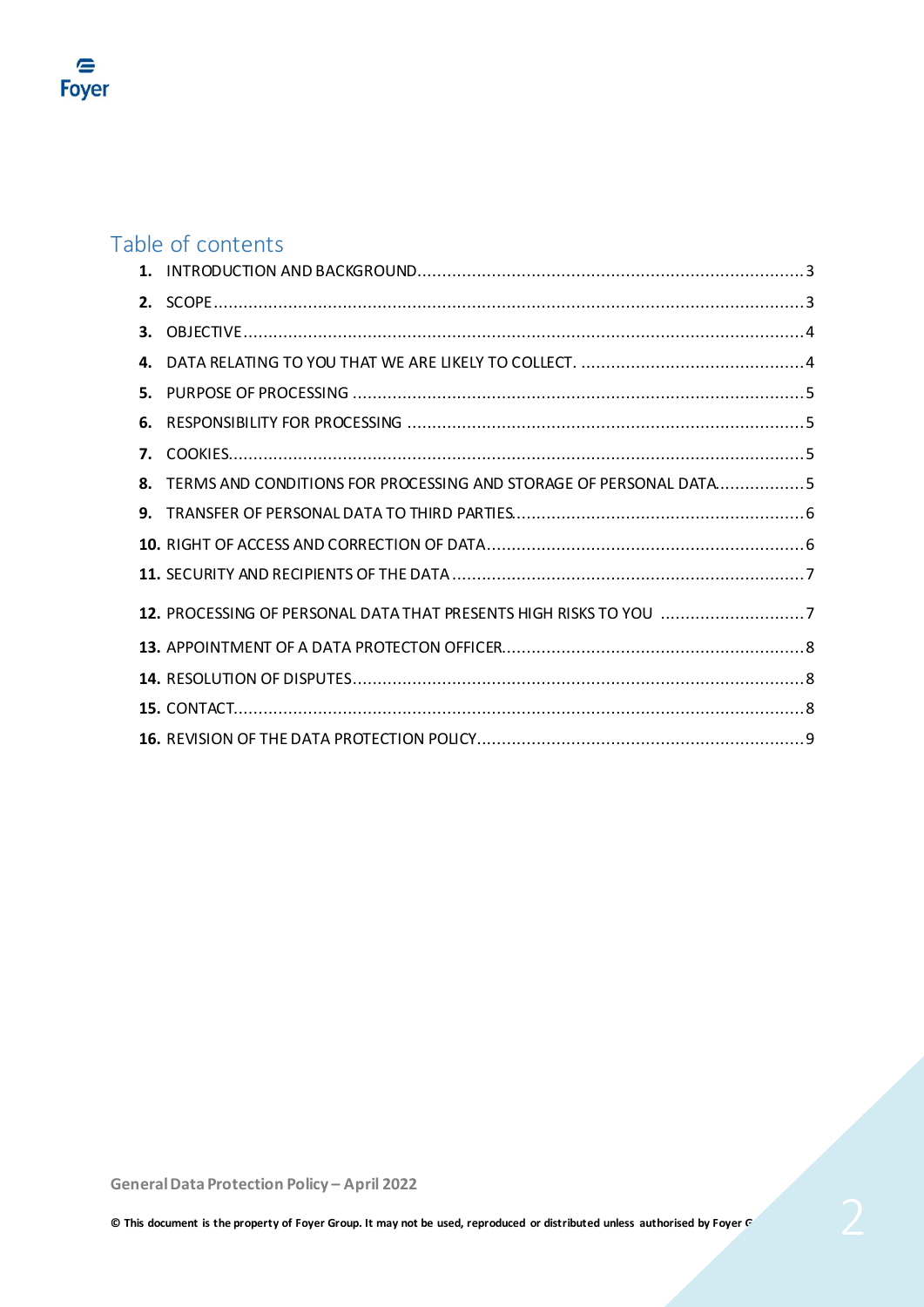#### Executive Summary

**Purpose of the policy:** To inform, in accordance with the Data Protection Regulation, the data subje cts of the processing of their personal data by the Foyer Group. This relates to the processing of data of individuals (named hereafter as natural persons) outside the Foyer Group. The processing of pe rsonal data of natural persons within the Group is governed by a separate policy.

| <b>Owner:</b>                                                                                                 | <b>Legal and Compliance Department</b>                               |  |  |
|---------------------------------------------------------------------------------------------------------------|----------------------------------------------------------------------|--|--|
| Author:                                                                                                       | Data Protection Officer (PMC)                                        |  |  |
| Main responsibilities of the stakeholders: The data controllers are responsible for processing personal data. |                                                                      |  |  |
| <b>Recipients:</b>                                                                                            | website: all data subjects                                           |  |  |
| <b>Validation and approval:</b><br>Committee)                                                                 | Executive Committee and CACGR (Audit, Compliance and Risk Management |  |  |
| <b>Ratification:</b> advice from insurance entities                                                           |                                                                      |  |  |
| Review: annually where appropriate                                                                            |                                                                      |  |  |
|                                                                                                               |                                                                      |  |  |

#### 1. Introduction and Background

Foyer SA and its insurance subsidiaries (hereinafter "FOYER" or the "Group" or "We"/"Us") have documented their policy relating to the protection of personal data in the framework of Article 24 of EU Regulation no. 2016/679 of the European Parliament and of the Council dated 27 April 2016 relating to the protection of natural persons, with regard to the processing of personal data and the free movement of such data.

FOYER undertakes to respect an individual's right to privacy when processing their personal data.

This "Policy relating to the Protection of Personal Data" sets out the principles and guidelines for the protection of personal data in all processes, including personal data collected on or via Group websites.

This Policy is published on the Group website.

#### 2. Scope

This Policy is applicable to the processing of personal data by the Group entities (listed below) which are responsible for such processes.

- Foyer Assurances
- Foyer Arag
- Foyer Santé
- Foyer Vie

**General Data Protection Policy – April 2022**

**© This document is the property of Foyer Group. It may not be used, reproduced or distributed unless authorised by Foyer Group.** 3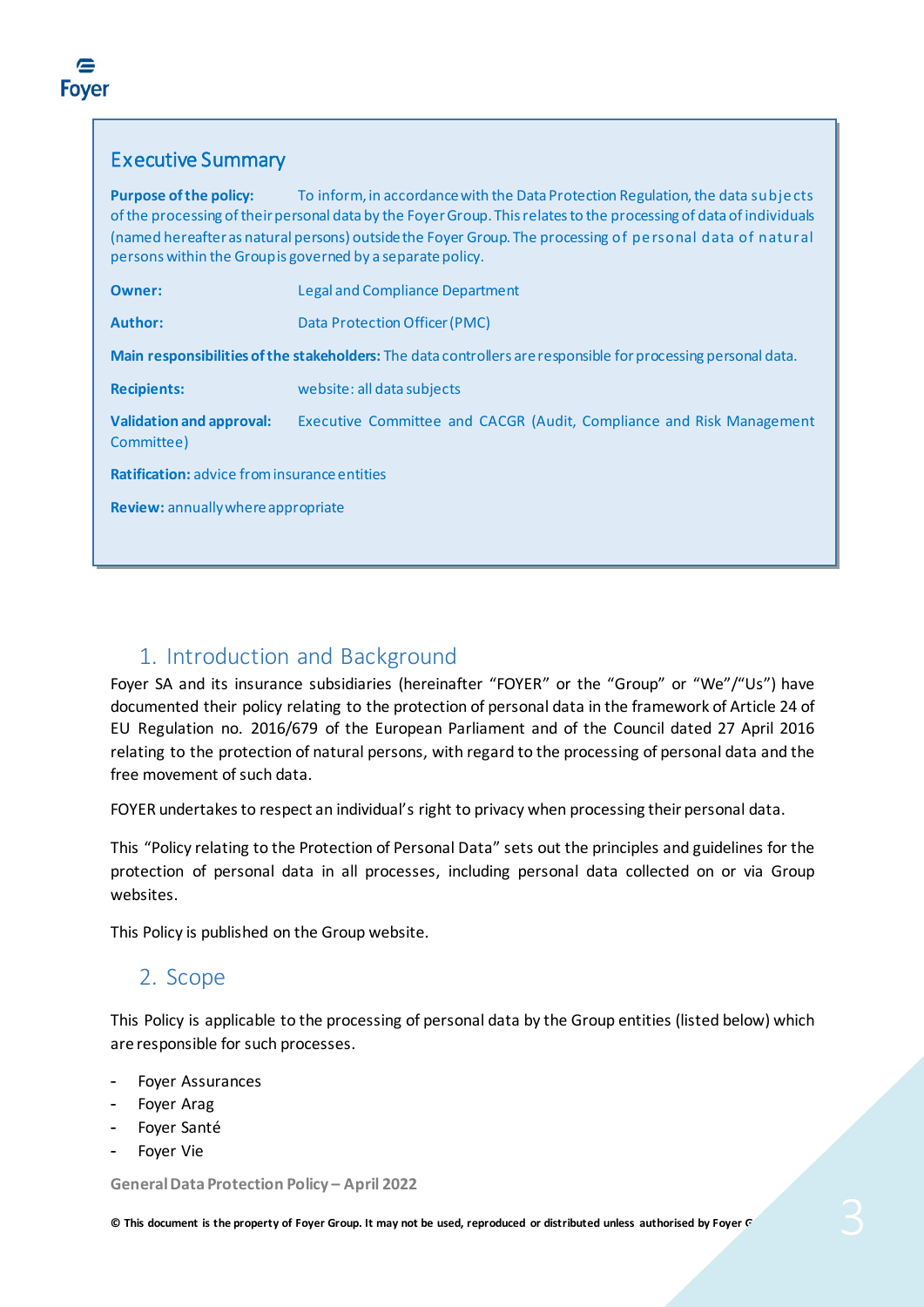

- **Wealins**
- **Avise**
- Raiffeisen-Vie

The various entities of CapitalatWork Foyer Group do not fall within the scope of this Policy as they have adopted a similar policy that takes account of the specific features of their businesses.

The processes include personal data collected on or via the Group websites or by virtue of the management of insurance policies and claims.

The term "personal data" means any information relating to an identified or identifiable natural/ individual person (the "data subject"). A person is considered to be an "identifiable natural/individual person" when they can be identified, directly or indirectly, in particular by reference to an identifier such as a name, an identification number, location data, an online identifier or to one or more factors specific to their physical, physiological, genetic, mental, economic, cultural or social identity.

The term "processing" refers to "any operation or set of operations which is performed on personal data or on sets of personal data, whether or not by automated means, such as collection, recording, organisation, structuring, storage, adaptation or alteration, retrieval, consultation, use, disclosure by transmission, dissemination or otherwise making available, alignment or combination, restriction, erasure or destruction. "[1](#page-3-0)

The term "non-personal data" refers to information that does not allow a person to be identified.

#### 3. Objective

The Policy is intended to inform all the data subjects (hereinafter "You" or "Your") of the means by which the Group collects and uses Your personal data, and of how You can check and control such use.

This Policy, along with our statement on our Website and all other documents referred to in the said statement as well as our policy relating to cookies [http://www.foyer.lu/fr/information-relative](http://www.foyer.lu/fr/information-relative-aux-cookies)[aux-cookies,](http://www.foyer.lu/fr/information-relative-aux-cookies) determine the basis on which all personal data relating to You that we collect or that You send to us will be processed by the Group.

By viewing our Website, you consent to the practices described in this Policy.

This Policy is the result of and issued in accordance with EU Regulation 2016/679 of the European Parliament and of the Council of 27 April 2016 on the protection of natural persons with regard to the processing of personal data and on the free movement of such data, hereinafter the GDPR.

# 4. Data relating to You that we are likely to collect

The "Personal Data" may include the following:

- identification data relating to clients/affiliates/beneficiaries/third party claims;
- data relating to the personal characteristics of these people:
- data relating to leisure activities;

**© This document is the property of Foyer Group. It may not be used, reproduced or distributed unless authorised by Foyer Group.** 4

<span id="page-3-0"></span>**General Data Protection Policy – April 2022** <sup>1</sup> Article 4.2) of EU Regulation 2016/679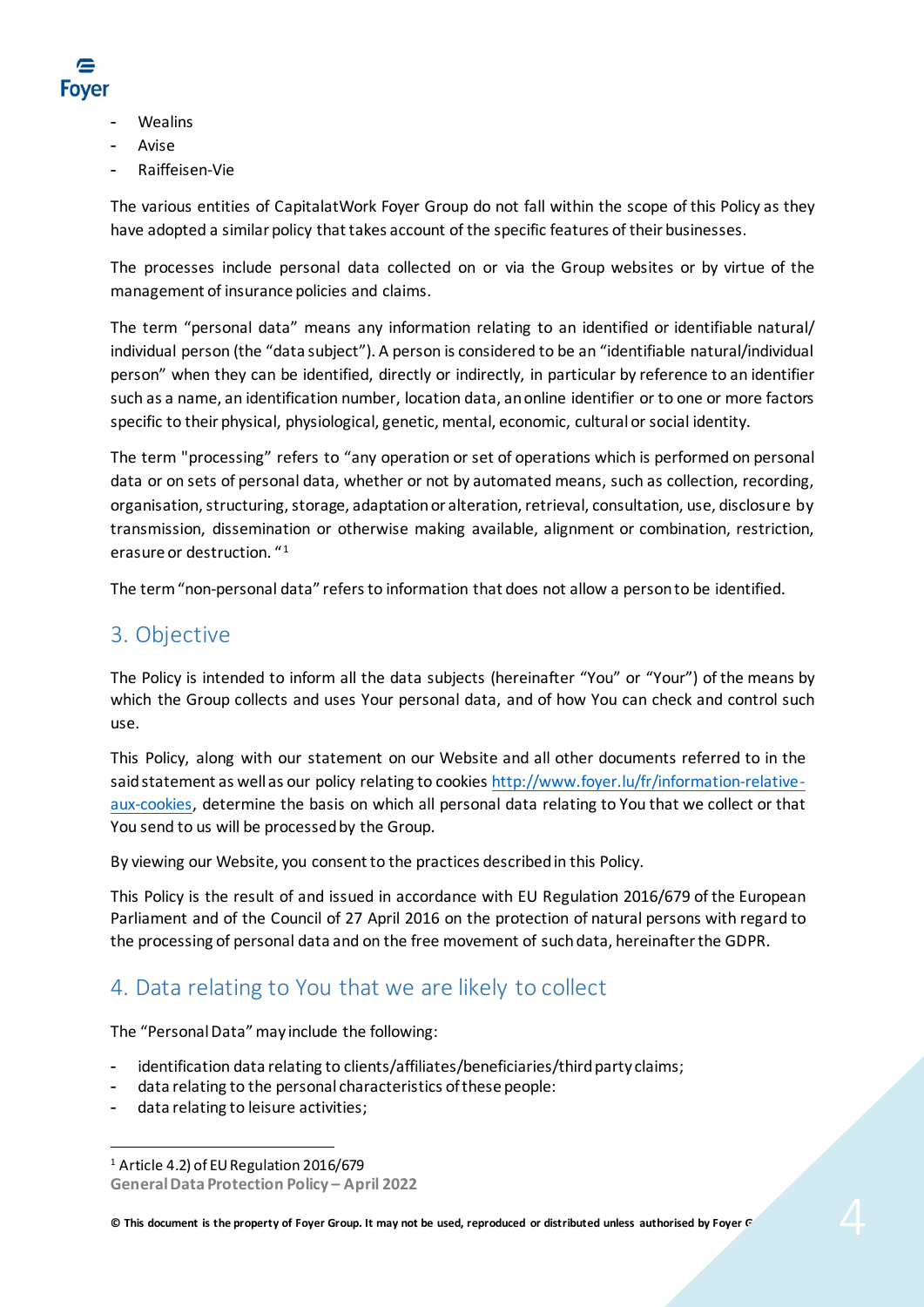

- data relating to their profession, education;
- data relating to vehicles, accommodation, claims and all data required for canvassing, finalisation and performance of the policy;
- financial data;
- location data (GPS, journey) in respect of specific insurance policies
- driving data in order to calculate a score applied to an insurance premium for a specific product;
- any other Personal Data that could be relevant for the purposes set out hereinafter.

In accordance with regulations, we do not collect special categories of personal data as covered by Article 9 of EU Regulation 2016/679 of the European Parliament and of the Council of 27 April 2016 on the protection of natural persons with regard to the processing of personal data and on the free movement of such data unless in the framework of the exceptions in point 2a concerning the consent of the person, the exception in point 2b relating to the processing of the data in execution of a contract for the purposes of social protection, and point 2g relating to the pursuit of the public interest. Unless for specific legal grounds, or a legal exception, this data includes information relating to health-related questions that are required by the data controllers for pre-contractual or contractual purposes, or for the settlement of bodily injury claims by the data controllers in the pursuit of public interest.

#### 5. Purpose of processing

The Group undertakes only to process the data required for the intended purposes of the process.

More generally, Your data will be used in particular:

- in connection with the pre-contractual steps taken by the Group;
- for marketing purposes based:
	- $\circ$  on the one hand on the legitimate interests of the data controllers, by informing You of products and services that are similar or complementary to the range of requirements for which a business relationship exists, and for any information not of a business nature (e.g. preventing risks relating to the contractual relationship); you will be able to object, simply and directly to such use in accordance with the conditions set out under point 9 on exercising your rights.
	- $\circ$  on the other hand, on Your consent to receive personalised offers and information and/or to be informed of new products, tax benefits and current news relating to insurance; you may, at any time, withdraw your consent to receive direct marketing in accordance with the conditions set out under point 9 on exercising your rights.
- in connection with the performance, management (including claims management) and assessment of our contractual relationship with You;
- in the framework of our compliance with the legal and regulatory provisions to which we are bound and subject;
- in connection with data processing for which we have obtained your explicit consent;
- in connection with data processing linked to the preservation of legitimate interests such as the prevention of and fight against fraud, money laundering, and terrorism, the preparation of studies and models, the development, innovation and improvement of our products and services in line with insurance industry practices;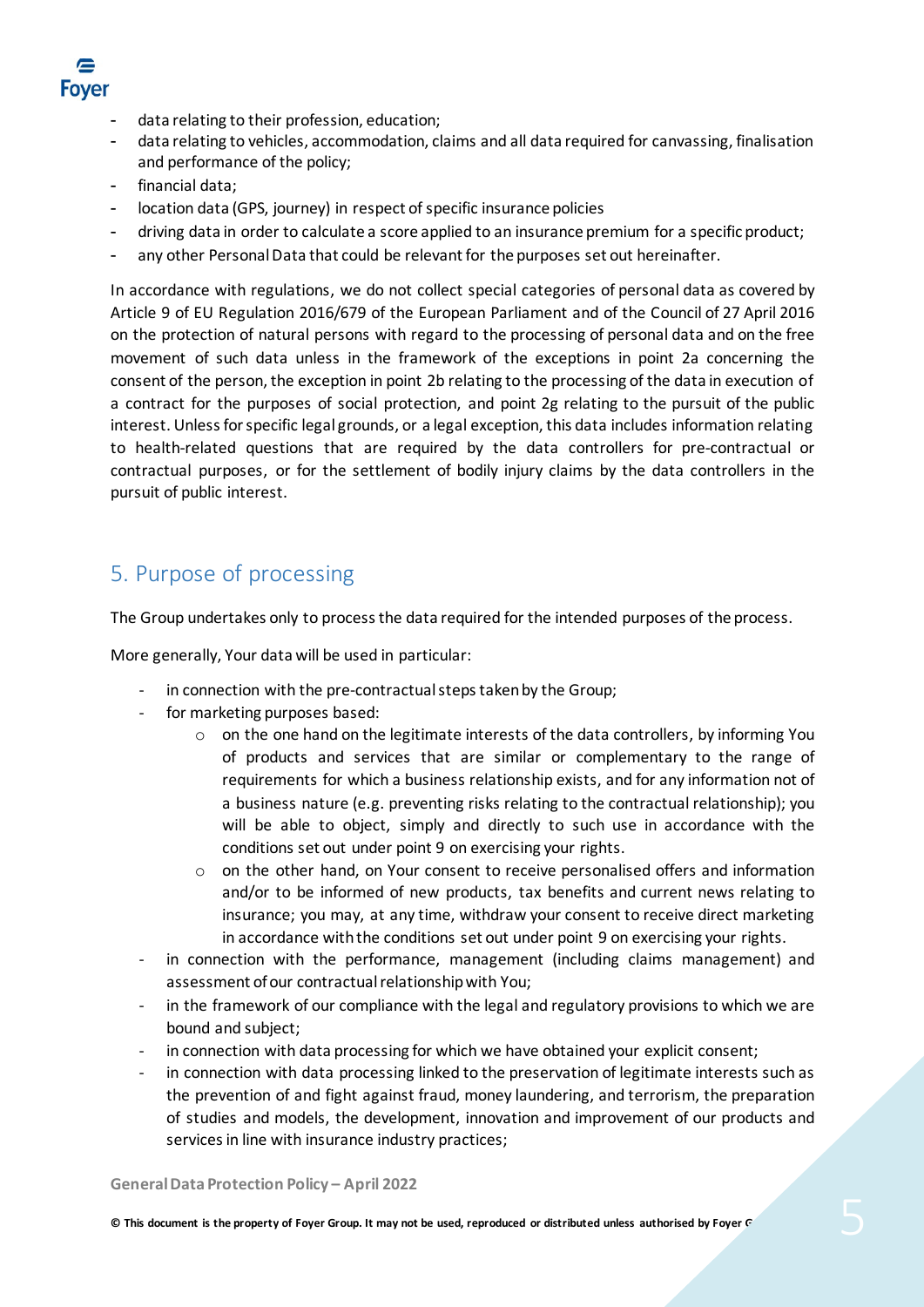

in connection with actuarial studies, statistics (adopting anonymisation or pseudonymisation techniques) and prudential reporting

FOYER shares personal data with its agency network and its subcontractors in the framework of compliance with professional secrecy in accordance with Article 300 of the Law of 7 December 2015 on the insurance sector and obligations relating to the subcontracting of personal data as covered by Article 28 of the GDPR.

# 6. Responsibility for processing

Depending on the data processed, the data controllers are the various entities described in point 2 of the scope.

The Group may call on specialist companies to process your data on behalf of the Group, according to the instructions of the data controllers, in accordance with the Data Protection Regulation. Only strictly necessary data is shared with these companies (our "sub-contractors"), as explained below in point 9 in accordance with the provisions of Article 300 of the Law of 7 December 2015 on the insurance sector.

## 7. Cookies

As with a number of websites, our websit[e www.foyer.lu](http://www.foyer.lu/)and sites that are linked or related to FOYER may store or retrieve information from the user's internet browser. This generally takes the form of cookies.

Cookies are text files that are stored and used to record personal and non-personal data relating to your navigation around the Group's websites. Cookies are used to improve your user experience.

The Group is committed to respecting the privacy of users of its website. FOYER also undertakes not to provide any information to advertisers or third-party sites unless with the express written agreement of the user formalised in a preferential management dashboard.

Where the user has authorised the use of cookies, Foyer undertakes to respect the privacy of the website user by not authorising the association of cookies with information that could allow this user to be identified personally.

Please see our information on cookies at the following URL: [http://www.foyer.lu/fr/information](http://www.foyer.lu/fr/information-relative-aux-cookies)[relative-aux-cookies](http://www.foyer.lu/fr/information-relative-aux-cookies)

#### 8. Terms and conditions for processing and storage of personal data

The "processing" of Personal Data includes, in particular, the use, conservation, recording, transfer, adaptation, analysis, modification, disclosure, sharing and destruction of Personal Data as required by circumstances or legal obligations.

All Personal Data collected are held for a limited period depending on the purposes of the processing and only for the period provided for by the legislation in force.

**General Data Protection Policy – April 2022**

**© This document is the property of Foyer Group. It may not be used, reproduced or distributed unless authorised by Foyer Group.** 6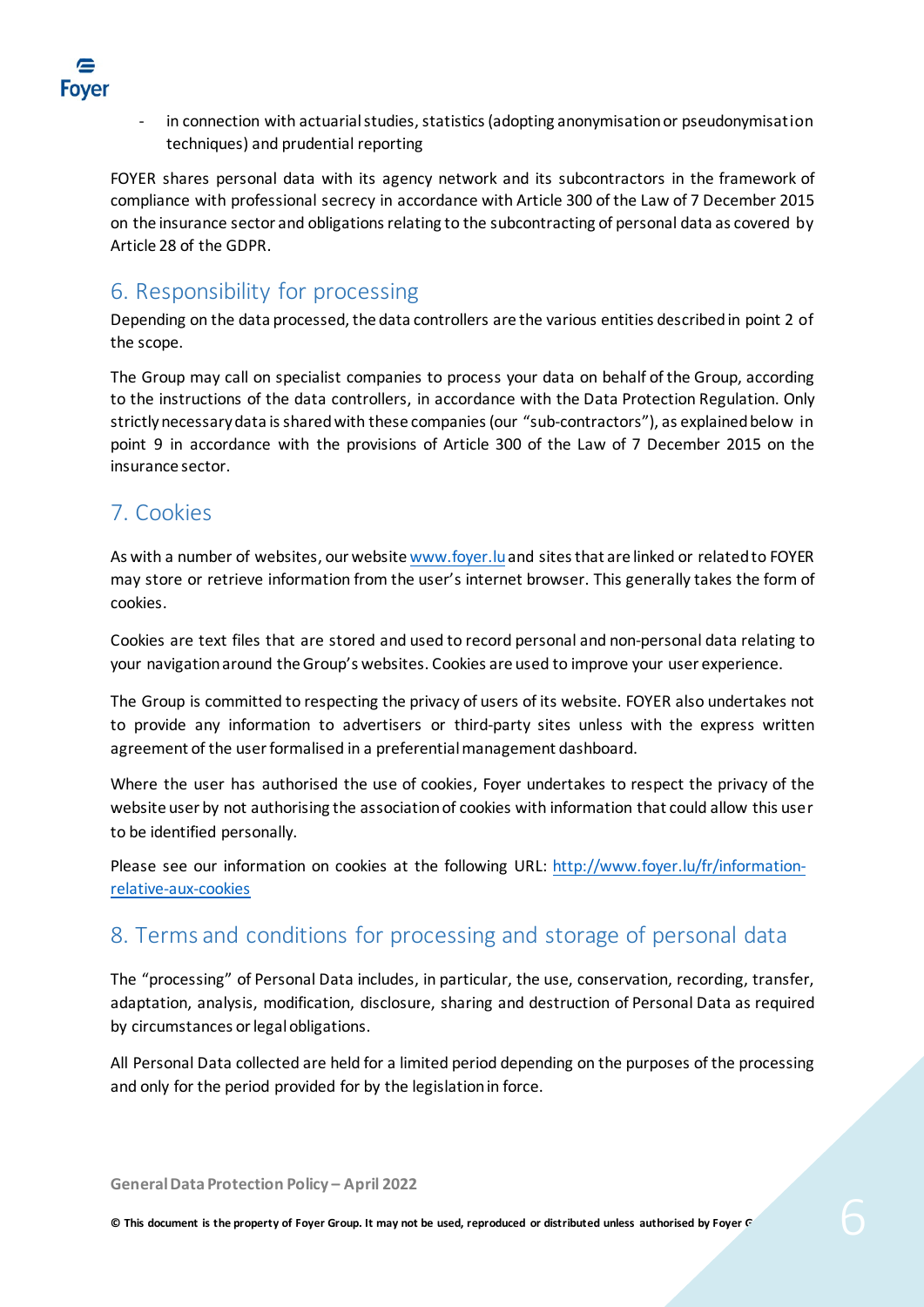

The storage of Personal Data is subject to a specific data retention policy that defines the periods of retention with regard to the legal and regulatory provisions as well as the purposes of the data processing in question.

#### 9. Transfer of personal data to third parties

The Group may pass Your personal data to its service providers, suppliers and brokers when managing insurance policies.

As an insurer, the Group may, under certain circumstances, some personal data to other insurers, reinsurers, insurance or reinsurance brokers or other intermediaries and agents, lawyers, experts/technical advisers, repairers, medical advisers, auditors, IT service providers, business partners, and government and mediation authorities located in the Grand Duchy of Luxembourg or abroad.

Your data may also be passed on to public or regulatory authorities or courts.

Your data may be saved on cloud servers managed by a third-party host in connection with particular products in accordance with the general or specific terms and conditions of the products concerned. You are informed of this transfer when taking out this product, for which you have accepted the terms and conditions.

The transfer of Your data for marketing purposes by our partners/third parties can only take place if Your prior consent has been obtained.

The Group may transfer Your personal data outside the European Union subject to ensuring, before the transfer, that the entities outside the European Union offer an adequate level of protection, in accordance with European legislation.

The Group may also transfer Your personal data to third parties if it considers that such a transfer is required for technical reasons (for example, hosting services provided by a third party and performance of the policy) or to protect its legal interests.

The Group may communicate Your personal data if the law requires it to do so, or if it considers in all good faith that such disclosure is reasonably necessary to comply with a legal procedure (for example, a mandate, subpoena, or any other court judgement), or to protect the rights, assets, or personal security of the Group, our clients, or the public.

#### 10. Right of access and correction of data

In accordance with the GDPR, You have the following rights:

- The right to access and view your personal data
- The right to rectify or complete your personal data
- The right to delete your personal data (in accordance with legal obligations concerning their preservation)
- The right to limit the processing of your personal data
- The right to portability of personal data, meaning that your personal data can be provided in a structured format.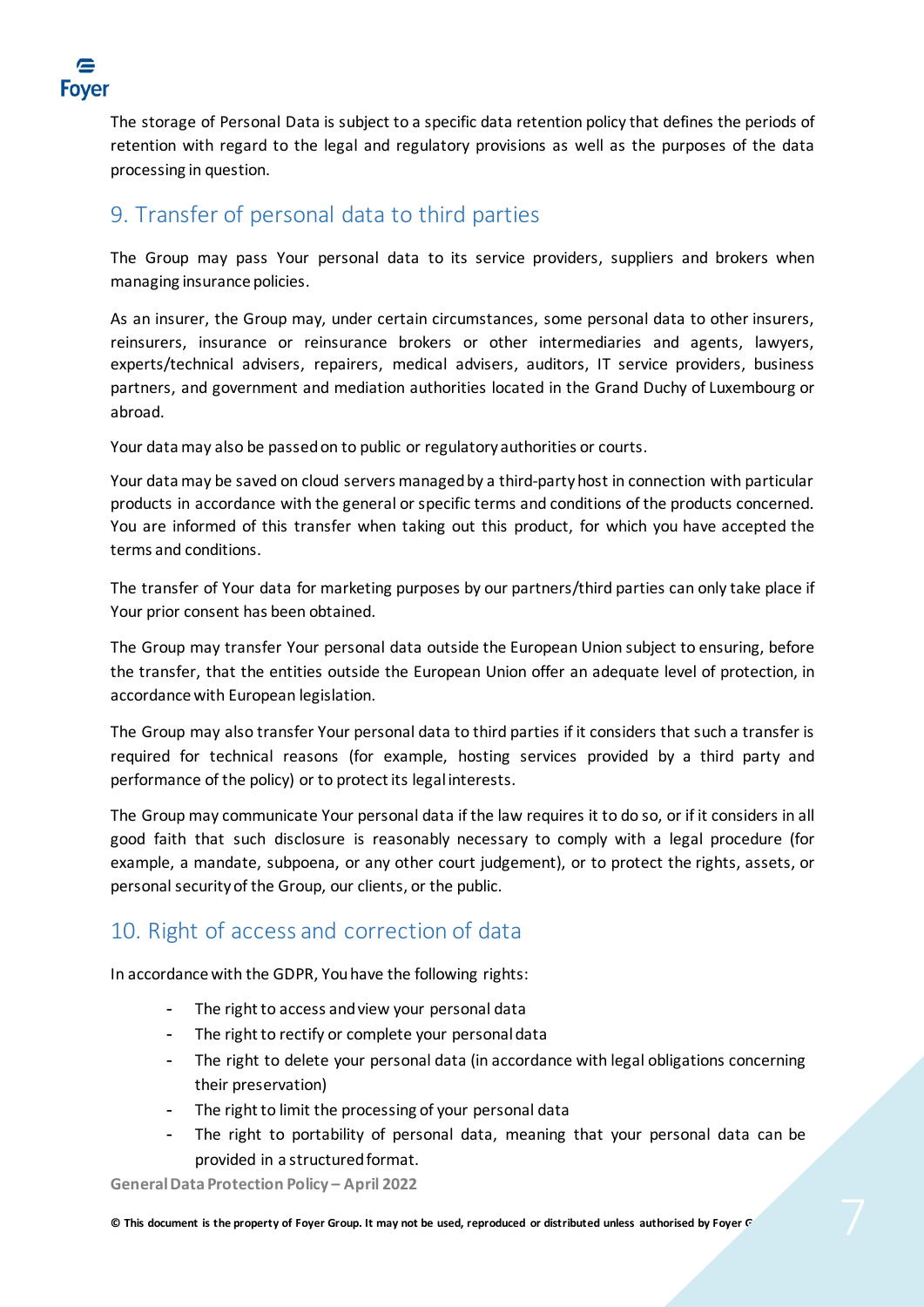

To exercise these rights, please fill in the form that is available on our website at the following URL: <http://www.foyer.lu/fr/informations-relatives-a-la-protection-de-la-vie-privee> and <https://www.wealins.com/fr/privacy-fr>.

Depending on the scale of the request, the Group reserves the right to invoice the originator a reasonable amount to cover the costs related to the exercise of these rights. In addition, the Group reserves the right to refuse access to the personal data in specific cases provided for by the applicable laws and regulations.

When your data is processed for commercial purposes in electronic communications, you always have the option to unsubscribe.

## 11. Security and recipients of the data

The Group provides for the protection and security of the data that are the subject of processing by the data controller, in order to ensure that they remain confidential and prevent them from being corrupted, damaged, destroyed or disclosed to unauthorised third parties.

The Group has implemented measures to ensure the physical, electronic and organisational protection of the data to prevent any loss, fraudulent use, unauthorised access or distribution, modification, or destruction of personal data. These measures of protection implemented by the Group include specially designed technologies to protect the Personal Data during transfer.

However, despite the Group's efforts to protect Your personal data, it cannot guarantee the infallibility of these protective measures because of the inevitable risks that may arise during transmission of the Personal Data.

In the event of a Data Breach (violation of your Personal Data), the Group undertakes to comply with the notification procedure as provided for by regulations. A Data Breach procedure defines the methodology for assessing the seriousness of the violation and the terms and conditions for notifying the supervisory authority and, if necessary, the data subjects.

As all Personal Data is confidential, access to Your data is limited to employees, service providers, and the agencies that need access to Your data in order for them to perform their processes. All persons with access to Your personal data are bound by a duty of confidentiality and shall be subject to disciplinary measures and/or other sanctions if they do not comply with these obligations.

However, it is important that You are very careful to prevent any unauthorised access to Your personal data. You are responsible for keeping Your password confidential, as well as any information appearing on Your page. To ensure the maximum security of Your personal data, it is recommended that you change Your password regularly.

#### 12. Processing of personal data that presents high risks to You

The Group has put in place measures to assess the impact of the protection of personal data (called the "DPIA - Data Privacy Impact Assessment") due to some requirements to process personal data that present high risks to the rights and freedoms of individuals.